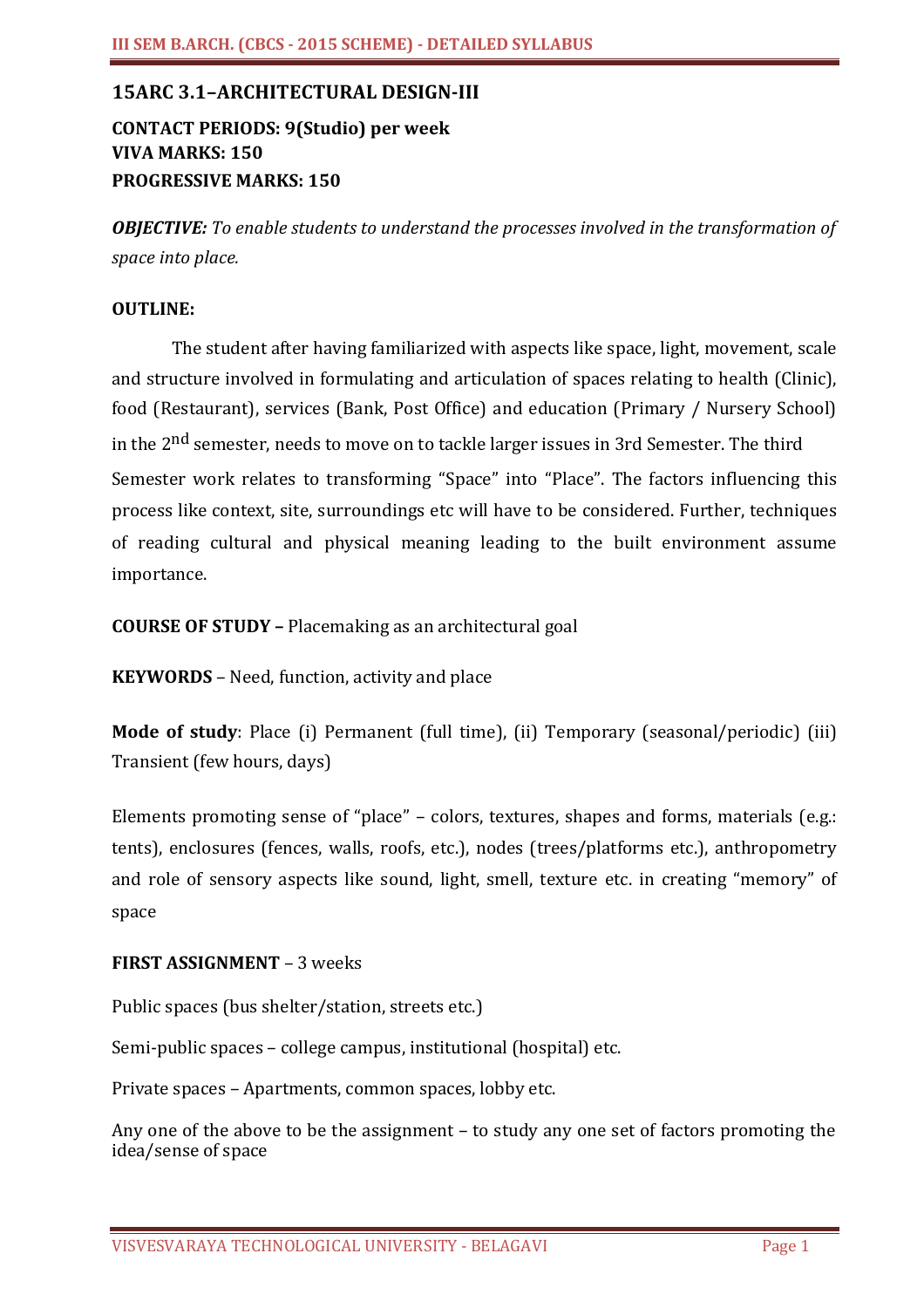**NOTE**: Nature of work and its mode to be explained before commencement

**COURSE OF STUDY** – To identify factors (contextual) influencing the design of built environment.

**KEYWORDS** – Physical, functional and social factors, streetscape, old areas, conflicting aspects, zoning, scale, hierarchy, compatibility, contrast.

**Mode of study**: (i) Physical factors (location, access, slope etc.) (ii) Functional (Dynamic, static, single/multiple) etc. (iii) Social (traditional, end users, age group etc.) (iv) Streetscape (v) zoning (based on activity, levels etc.) (vi) Scale/hierarchy/contrast (in terms of functions, structure etc.)

# **SECOND ASSIGNMENT** – 3 weeks

Contextual configuration of above factors affecting "DESIGN" – one of the following:

- Exhibition pavilions (Open, partially covered)
- Museums (open air, partially covered)
- Yatri Niwas/Youth camp/youth hostel etc.
- Rural/urban weekly shandy /market (part open, partly enclosed) etc.

**COURSE OF STUDY** – To explore the meaning of built environment through physical and cultural contexts and techniques to read them.

**KEYWORDS** – Techniques, layered, comparative, historical, location, size, networks, visual layer, perception (scale, forms etc.), functional.

## **Mode of study:**

- Techniques layered, comparative, historical
- Physical layer location, networks, size, hierarchy, temporal functions
- Perception: Density, volume, crowding, conflicting/conforming aspects
- Visual layer: scale, contrast, forms and spaces and their hierarchy
- Functional: core and auxiliary, formal/informal, incidental/intentional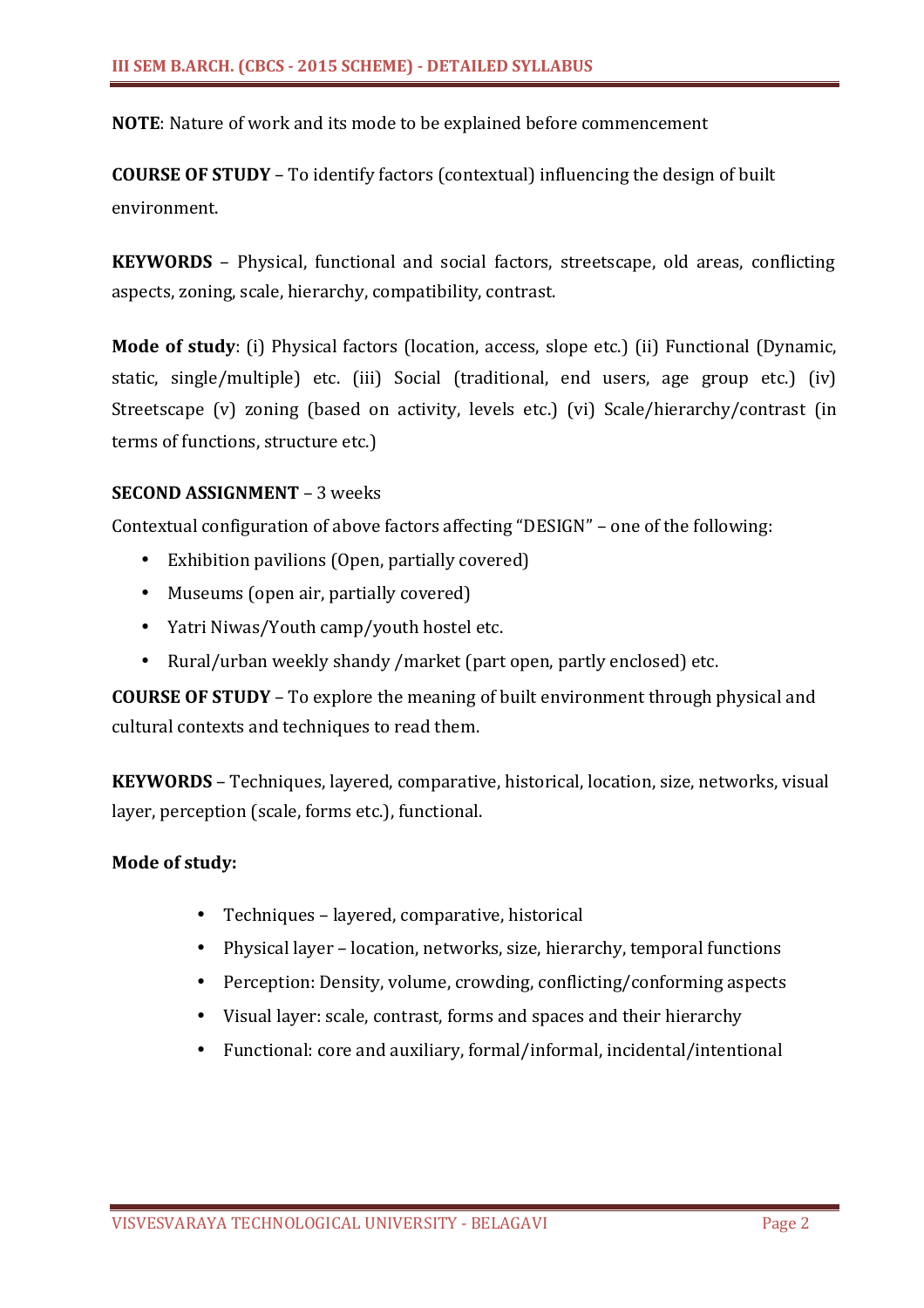## **THIRD ASSIGNMENT** – 6 weeks

- A small/medium size resort/hotel in a given context e.g.: Nandi hills, Srirangapatna, Hampi etc.
- Residential facility cum training center in a slum.
- Museum (enclosed) in Belur, Banavasi, Udupi, Pattadakkal, Gokarna etc.
- Nature cure/Health resort in Coorg/Chikamagalur, Dandeli etc.
- Application of one particular technique (preferably layered technique for its comprehensiveness).
- Analysis and ensuing strategy for the CONTEXT to be an outcome of physical and cultural parameters through the chosen technique. Any ONE of the suggested topics to be attempted**.**

# **COURSE OUTCOME**

At the end of the third semester, the student through EXPOSURE and ANALYSIS is capable of converting SPACE into PLACE through functions and elements, converting and extending place into built environment through organizational factors contextually and finally enhance and carry to end the idea "contextualise", culturally and physically to enable one to READ the context.

# **SHAPE OF THINGS TO COME – 4<sup>th</sup> Semester**

This exposure would help the student in the next semester to create a context e.g.: Housing / neighbourhood etc. using the 'MULTILAYERED" and SCALED UP approach to tackle several parameters simultaneously.

- 1. De Chiara and Callender, Times Saver Standards for Building Types, McGraw-Hill Company, 1980
- 2. Neufert Architect's Data, Rudolf Herg, Crosby Lockwood and sons Ltd, 1970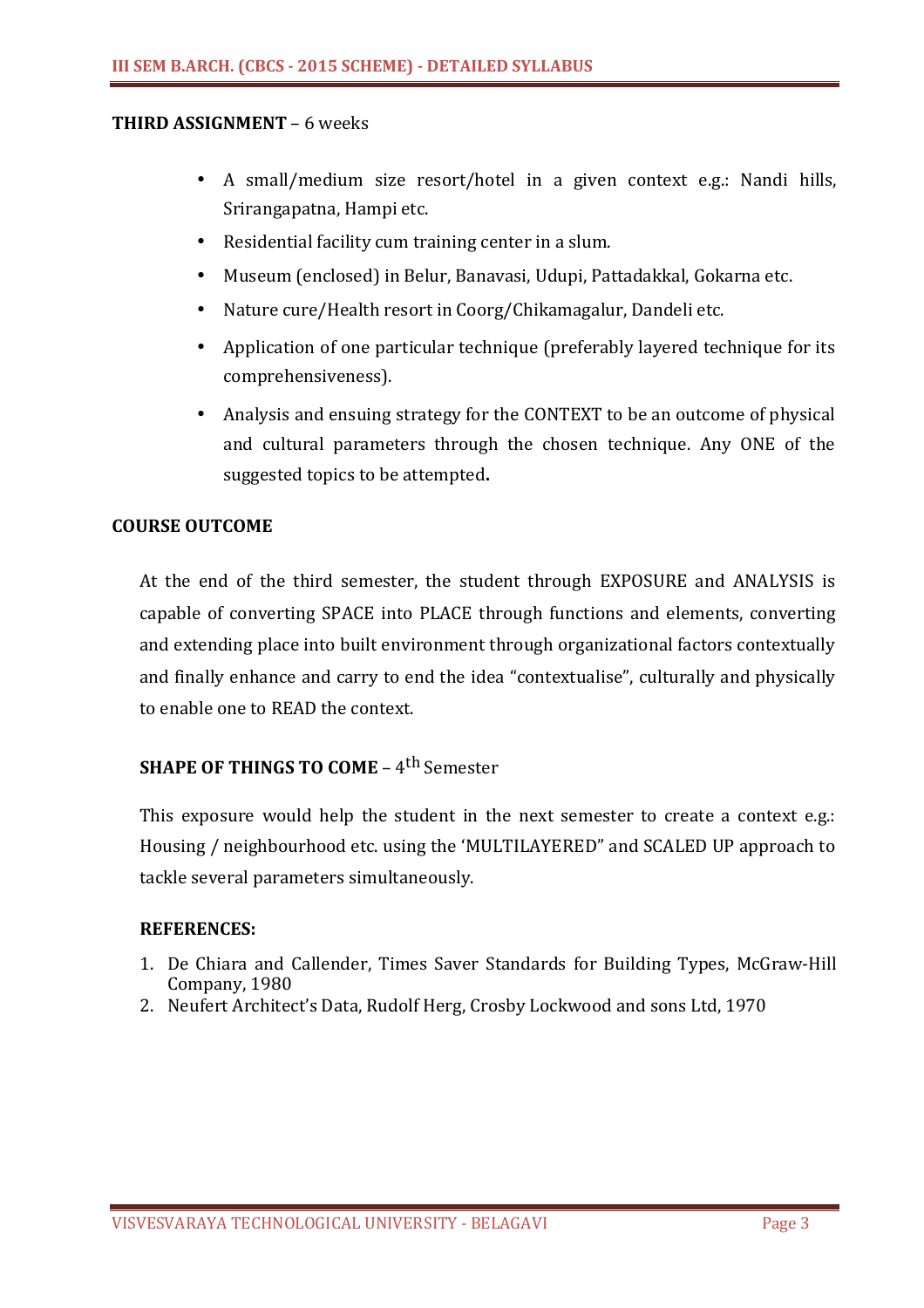# **15ARC3.2–MATERIALS AND METHODS IN BUILDING CONSTRUCTION-III**

# **CONTACT PERIODS: 6 (1 Lecture + 5 Studio) per week THEORY MARKS : 100 PROGRESSIVE MARKS : 50 DURATION OF EXAM : 4 Hrs**

*OBJECTIVE: To acquaint the students with construction practices pertaining to RCC, floors, roofs and flooring alternatives, masonry plastering and paint finishes.*

### **OUTLINE:**

### **MODULE 1**

**Introduction to RCC Slabs:** one way, two-way slabs, cantilever slabs, sloping RCC roof, one way continuous, and two ways continuous.

- 1. **RCC one way slab and one-way continuous slabs :** Principles and methods of construction.
- 2. **RCC two way slab and two-way continuous slabs:** Principles and methods of construction.
- **3. RCC cantilever slabs and sloping slab**: Principles and methods of construction.

### **MODULE 2**

- 4. **Vaults & domes I**: Principles and methods of construction including techniques and details of form-work. Construction of Masonry Vaults and Domes – Concepts of Reinforced Concrete Domes and Vaults.
- **5. Vaults & domes II:** Concepts and construction of Reinforced concrete domes and vaults with formwork design.

## **MODULE 3**

6. **Introduction to Floor finishes including Toilet flooring**: Mud flooring, Murrum flooring, and Stone flooring in marble, granite, tandur/kota stone, other flooring in mosaic, terrazzo, ceramic tiles, wooden flooring and polished concrete: Laying, Fixing and Finishes.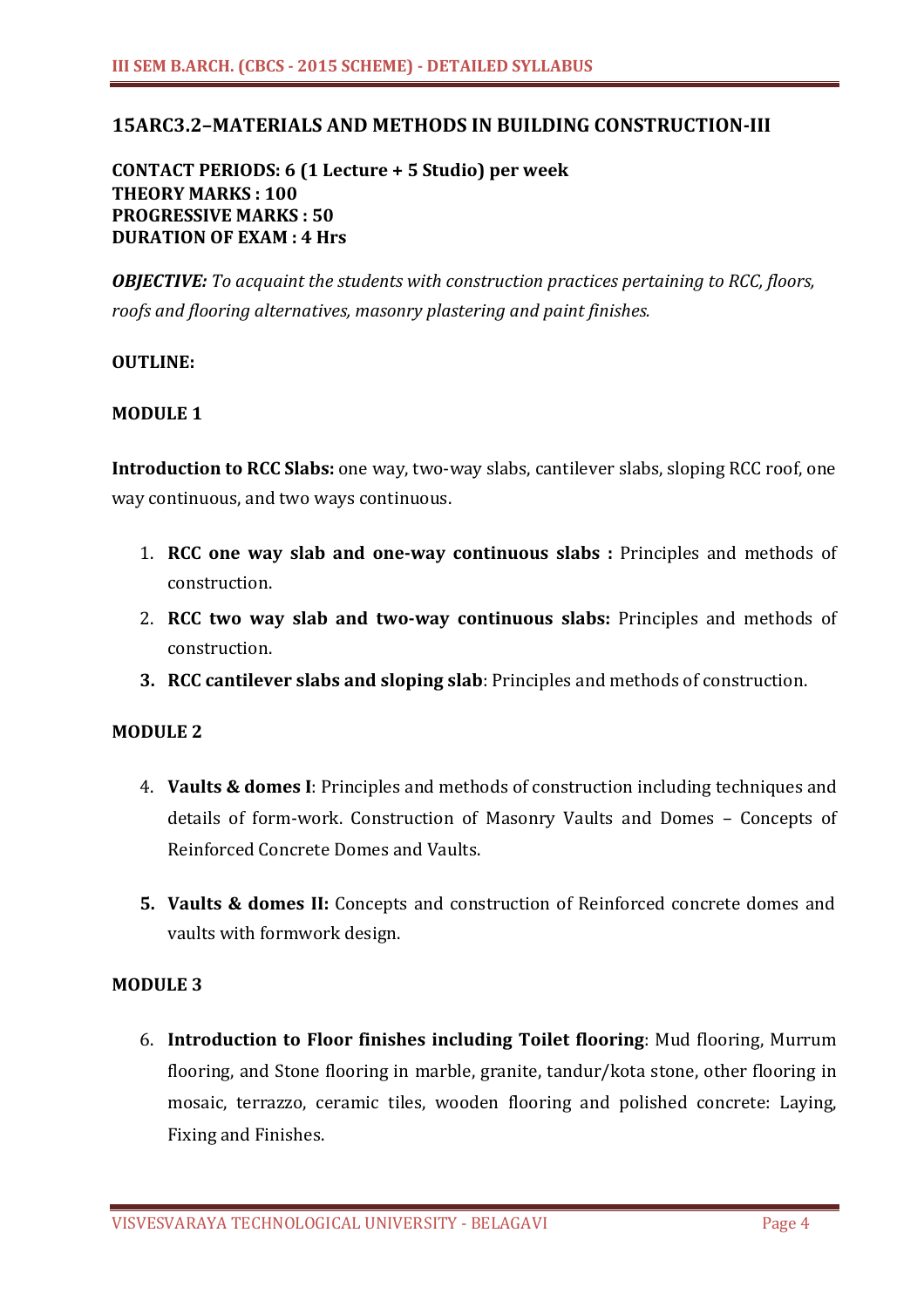7. **Introduction to Paving**: Cast in situ concrete including vacuum dewatered flooring, concrete tiles, interlocking blocks, clay tiles, brick and stone.

### **MODULE 4**

8. **Introduction to internal and external masonry plastering and paint finishes:**  Materials – Paints, varnishes and distempers, emulsions, cement based paints. Constituents of oil paints, characteristics of good paints, types of paints and process of painting different surfaces. Types of varnish, methods of applying varnish and French polish and melamine finish.

### **MODULE 5**

- 9. **Method of plastering (Internal and External):** smooth, rough, textured, grit plaster etc. Use of various finishes viz., lime, cement, plaster of Paris, buffing etc.
- 10. **Introduction to wet Cladding:** wet cladding in stone, marble, etc. including toilet cladding.
- 11. **Alternative roofing:** Jack Arch, Madras terrace, and stone slab roof.

**Note –** Minimum one plate on each construction topic. Site visits to be arranged by studio teachers. Study of material applications in the form of portfolio. This is for progressive marks.

- 1) Chudley , Construction Technology, ELBS, 1993
- 2) Barry, Construction of Buildings, East West Press, 1999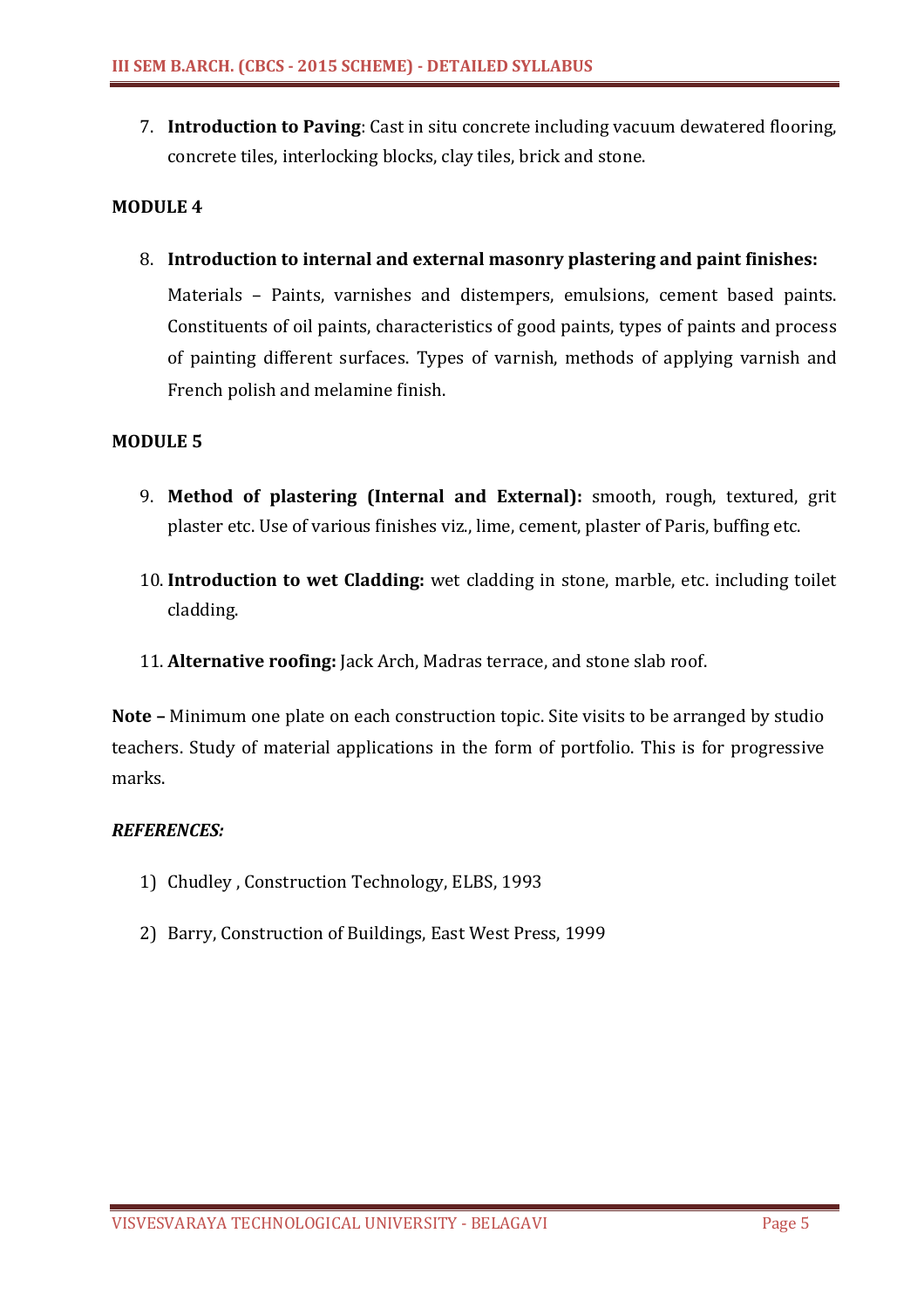# **15ARC 3.3 – CLIMATOLOGY**

## **CONTACT PERIODS: 3(Lecture) per week DURATION OF EXAM: 3 Hrs THEORY MARKS:100 PROGRESSIVE MARKS : 50**

**OBJECTIVE**: *To develop the knowledge required for understanding the influence of Climate on architecture including the environmental processes which affect buildings, such as thermal, lighting, etc.*

#### **OUTLINE:**

#### **MODULE 1**

- 1. **Introduction to Climate-1:** The Climate-built form interaction; some examples. Elements of climate, measurement and representations of climatic data. Classifications and Characteristics of tropical climates.
- **2. Introduction to Climate-2:** Major climatic zones of India. Site Climate: Effect of landscape elements on site/micro climate
- **3. Thermal comfort-1:** Thermal balance of the human body, Thermal Comfort Indices (Effective temperature, corrected effective temperature, bioclimatic chart, tropical summer index by CBRI Roorkee). Measuring indoor air movement: Katathermometer, and measuring indoor radiation: Globe thermometer.

### **MODULE 2**

- **4. Thermal comfort-2:** Calculation of Overheated and Under heated period (based on air temperature only) for locations in Climatic zones and their optimization in terms of solar heating and Passive cooling desired.
- **5. Sun-path diagram:** Solar geometry & design for orientation and use of solar charts in climatic design.
- **6. Thermal performance of building elements:** Effect of thermo-physical properties of building materials and elements on indoor thermal environment. Convection, Radiation, concept of Sol-air temperature and Solar Gain factor.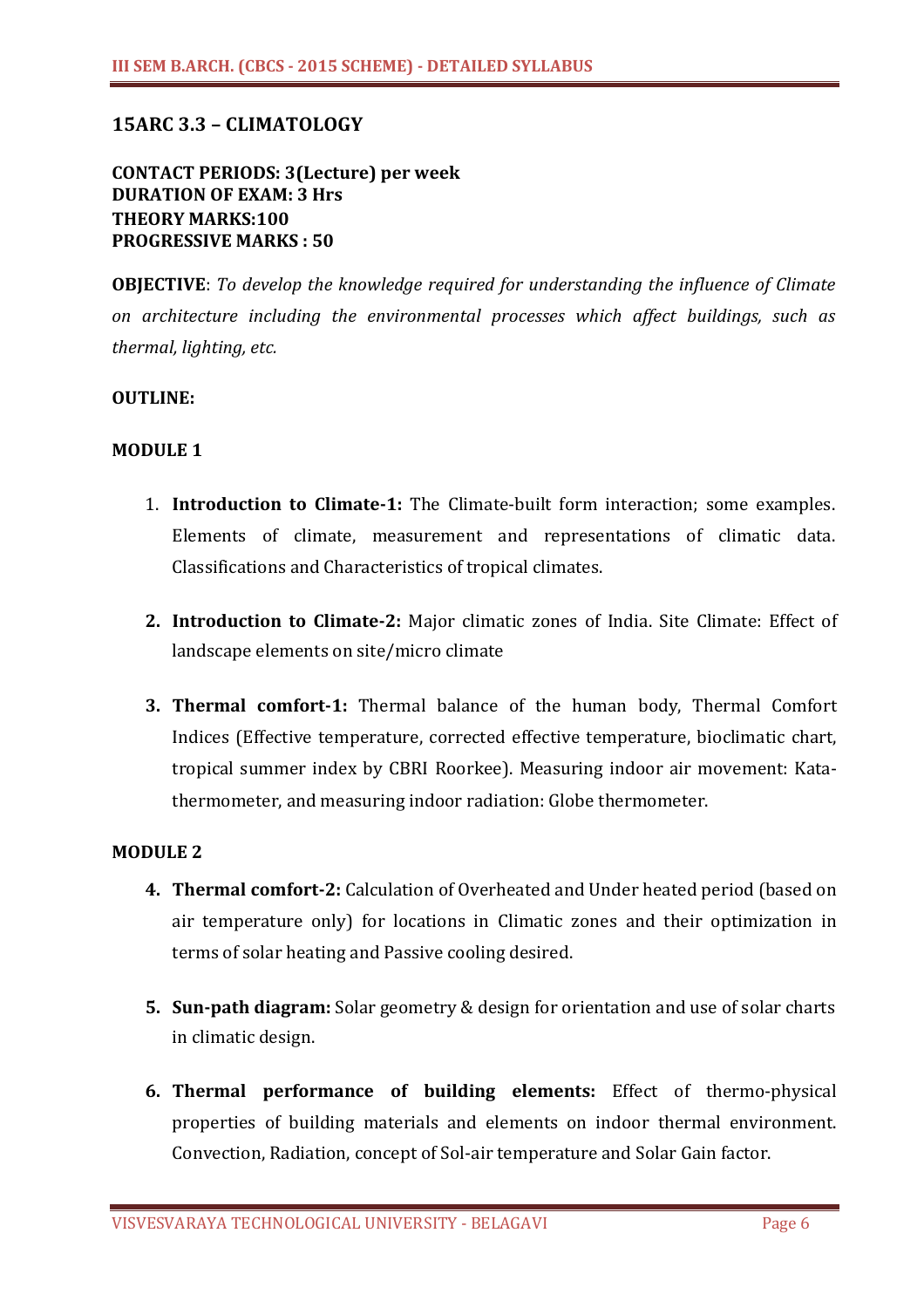### **MODULE 3**

**7. Thermal Heat gain or loss**: Steady state and periodic heat flow concepts, Conductivity, resistivity, diffusivity, thermal capacity, time lag and 'U' value. Calculation of U value for multilayered walls and Roof, Temperature Gradient, Inference of time lags from Graphs for walls and Roof. Construction techniques for improving thermal performance of walls and roofs. (Effect of density, Insulation, and Cavity).

## **MODULE 4**

- 8. **Shading devices**: Optimizing Design of Shading devices effective for overheated periods while allowing solar radiation for under heated periods for different wall orientations.
- **9. Natural ventilation:** Functions of natural ventilation, Stack effect due to thermal force and wind velocity. Air movements around buildings, Design considerations and effects of openings and external features on internal air flow and Wind shadows.

### **MODULE 5**

- 10. **Day Lighting:** Nature of natural light, its transmission, reflection, diffusion, glare. Advantages and limitations in different climatic zones, North light, Daylight factor, components of Daylight devices.
- 11. **Climatic Design considerations-1**: Literature study of relevant traditional and contemporary building examples.
- 12. **Climatic Design considerations-2**: Two Indian case studies and one international for each climatic zone.

- 1. Koenigsberger, Manual of Tropical Housing & Buildings (Part-II), Orient Longman, Bombay, 1996.
- 2. Arvind Kishan, Baker & Szokolay, Climate Responsive Architecture, Tata McGraw Hill, 2002.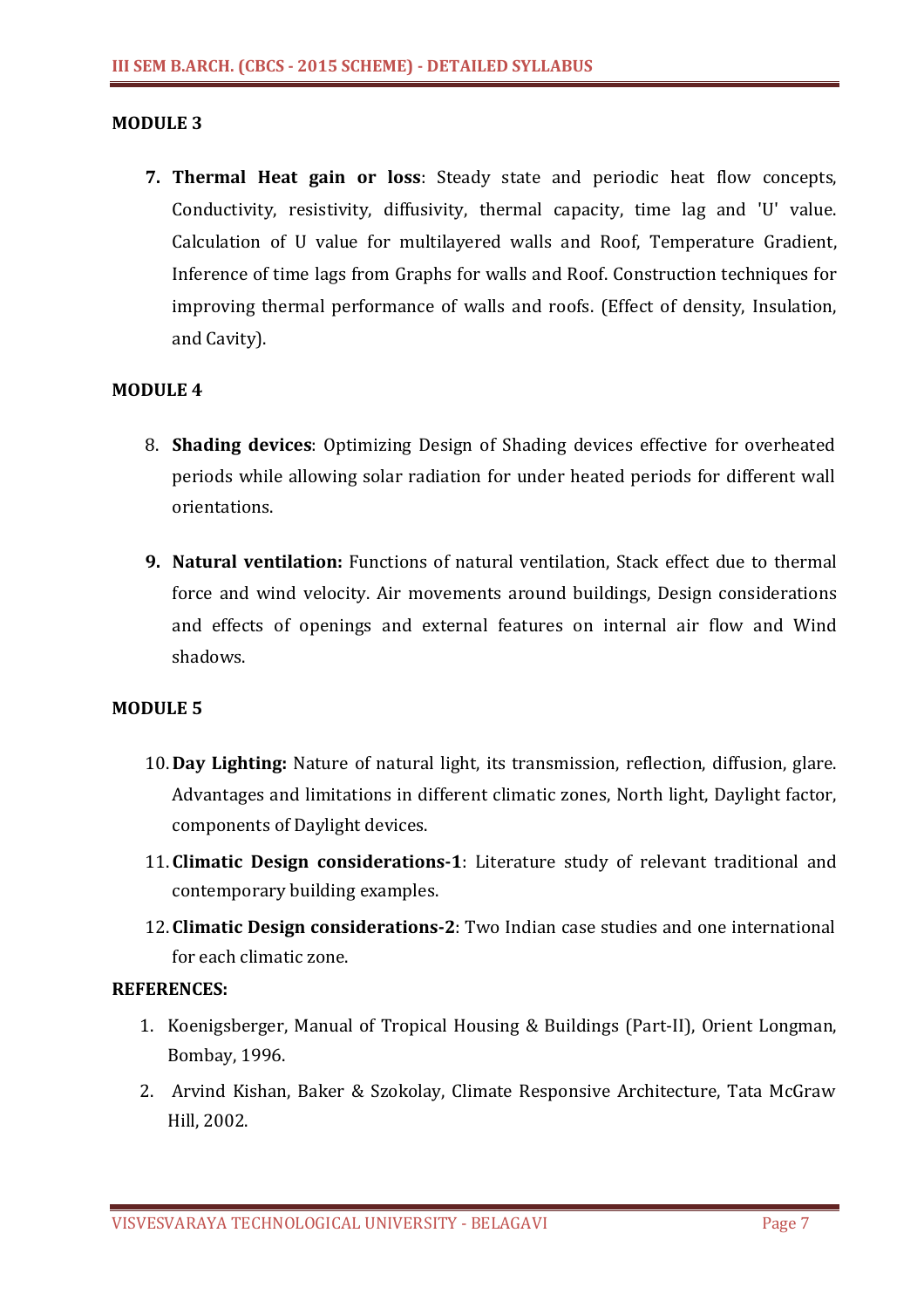# **15ARC 3.4 – HISTORY OF ARCHITECTURE – III**

## **CONTACT PERIODS: 3 (Lecture) per week DURATION OF EXAM: 3 Hrs THEORY MARKS: 100 PROGRESSIVE MARKS: 50**

*OBJECTIVE: To provide an introduction to the culture and architecture of Islamic and Colonial periods in India and to provide an understanding of their evolution in various stylistic modes, characterized by technology, ornamentation, and planning practices.*

### **OUTLINE**

### **MODULE 1**

- 1. **Islamic Architecture** Early phase; It's emergence in 11th century AD in India. General characteristics of Indian Islamic Style.
- 2. **Early Phase –I :–** Slave and Khilji phase a) Monumental : Quawat.Ul.Islam, mosque and tomb of Iltumish , Qutb Minar , Alai Minar. b) Civic space: Enlargement of Quwaat Ul Islam Complex and Alai Darwaza.
- 3. **Early Phase –II :-** Tugluq , Sayyid & Lodi dynasties. Architectural charactera) Monumental arch : Tomb of Ghia – Suddin Tugluq, Tomb of Firoz shah Tugluq, Shish Gumbad & Mubarak shah Sayyid's tomb. b) Civic Space : Khirkhi masjid Delhi, Firoz Shah kotla – public and private space, madrassa design with Firoz shah's tomb.

### **MODULE 2**

4. **Provincial style – I –** Jaunpur and Bengal – Architectural character

a) Monumental arch : Atala and Jami masjid Bengal – Adina masjid Pandua, Ek Lakhi Tomb b) Civic Space : Elements like entrance pylon : Jaunpur, Dakhil – Darwaza at Gaur, space within & outside of examples like Gunmount or Badasona Masjid.

5. **Provincial style – II –** Ahmedabad and Bijapur – Architectural characteristicsa)Monumental arch:Ahmedabad, Vavs of Gujarat: Bijapur- Golgumbaz, Ibrahim Rauza, Jami masjid. B)Civic space: Ahmedabad-Sarkhej complex, Teen darwaza. Bijapur-Ibrahim Rauza, Bauli (Water tank). c) Domestic architecture.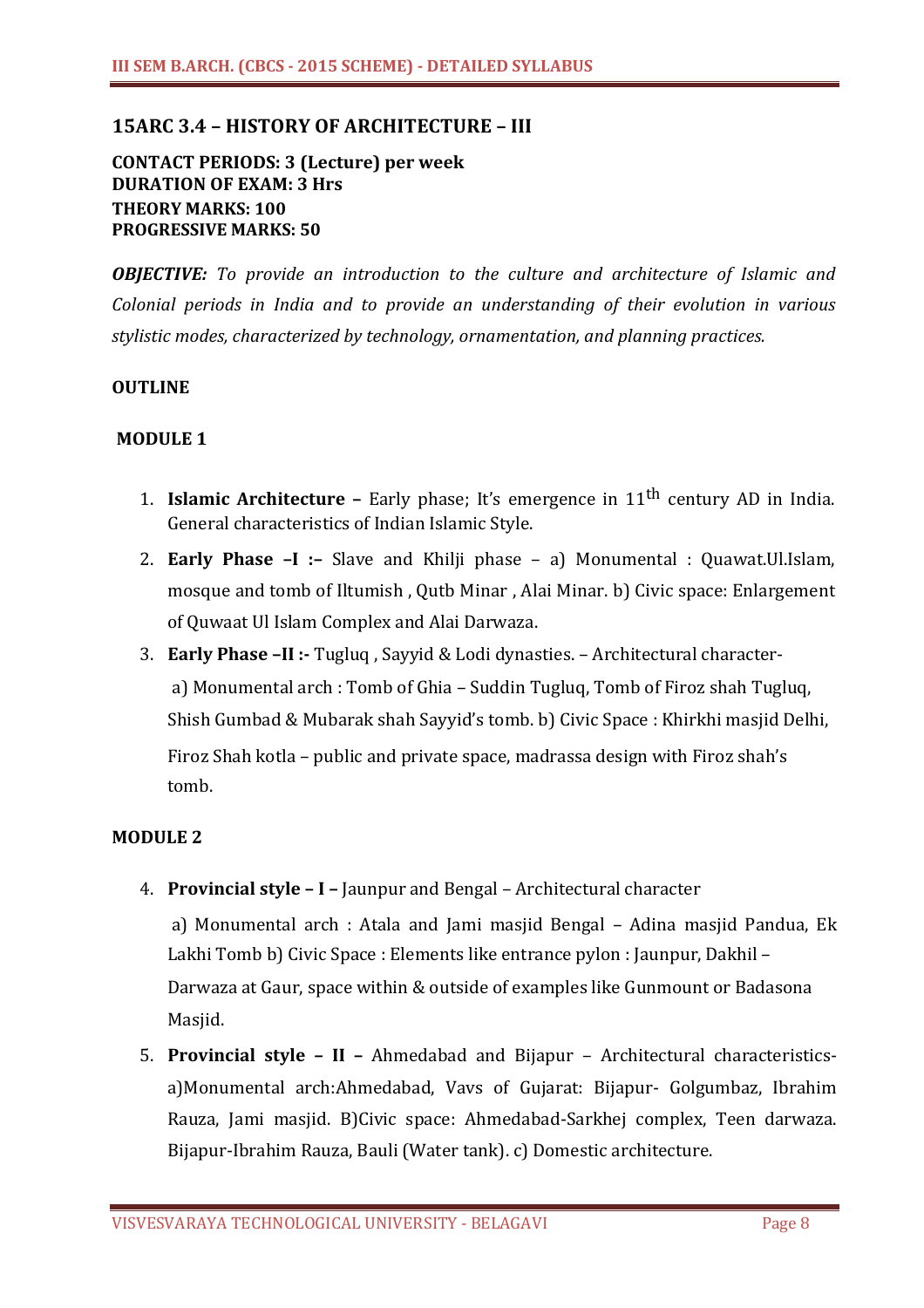### **MODULE 3**

- 6. **Provincial style III-** Bidar and Gulbarga-General Character. a)Monumental: Bidar-Jami masjid. Gulbarga-Jami masjid. B) Civic space: Treatment of space within mosque and enclosed space for gathering at both places. c)Domestic: Bidar-Madrassa of Mond, Gawan.
- 7. **Moghul Architecture-I** –Architectural Character. a)Monumental arch: Humayun's tomb, Fatehpursikri layout, Jami masjid, Diwan-I-khas, Tomb of Salim chisti. B)Civic space- Buland darwaza, Garden(Humayun's tomb). c)Domestic- Fatehpursikri, Birbal's house, Jodhabai's palace.

### **MODULE 4**

- 8. **Mughal Architecture-II**  Monumental arch: Akbar's tomb, Taj mahal, Itmaud Daula b)Civic space: Mughal Gardens, Diwan-I-am, Red Fort, Meena bazaar, Red Fort, Guesthouse (Taj mahal complex) c)Domestic: Public elements like 'Serai'-traveler's shelters, Nobles' houses etc.
- 9. **Colonial Architecture-I**  Early phase-Establishment of forts, warehouses etc-Building typologies and general architectural character of Colonial Indian Architecture.

### **MODULE 5**

- 10. **Colonial Architecture-II** Study of Examples a)Monumental- Governor's house, Calcutta, Town hall, Victoria Terminus(Chhatrapati Shivaji Station) Mumbai, Madras Club, Pacchiappa College Chennai, Mayo Hall, Museum, Central College Bangalore. Deputy Commissioner's Office, Palace, Mysore, Examples from Hubli and Dharwad, Karnataka. b)Civic spaces: Parade Ground ,MG Road, Bangalore, Civic spaces around Mysore Palace c) Domestic Bungalows from Calcutta, Chennai, Bangalore and Mysore Railway Stations, Administrative Buildings etc
- 11. **Colonial Architecture-III** a) Design of New Capital of Delhi- Contributions of Edward Lutyens, Herbert Baker(Rashtrapati Bhavan), Layout of New Delhi, Parliament House, North Block and South Block at Rashtrapathi Bhavan. B) Monumental: Civic space-Rajpath, Janpath, India Gate etc.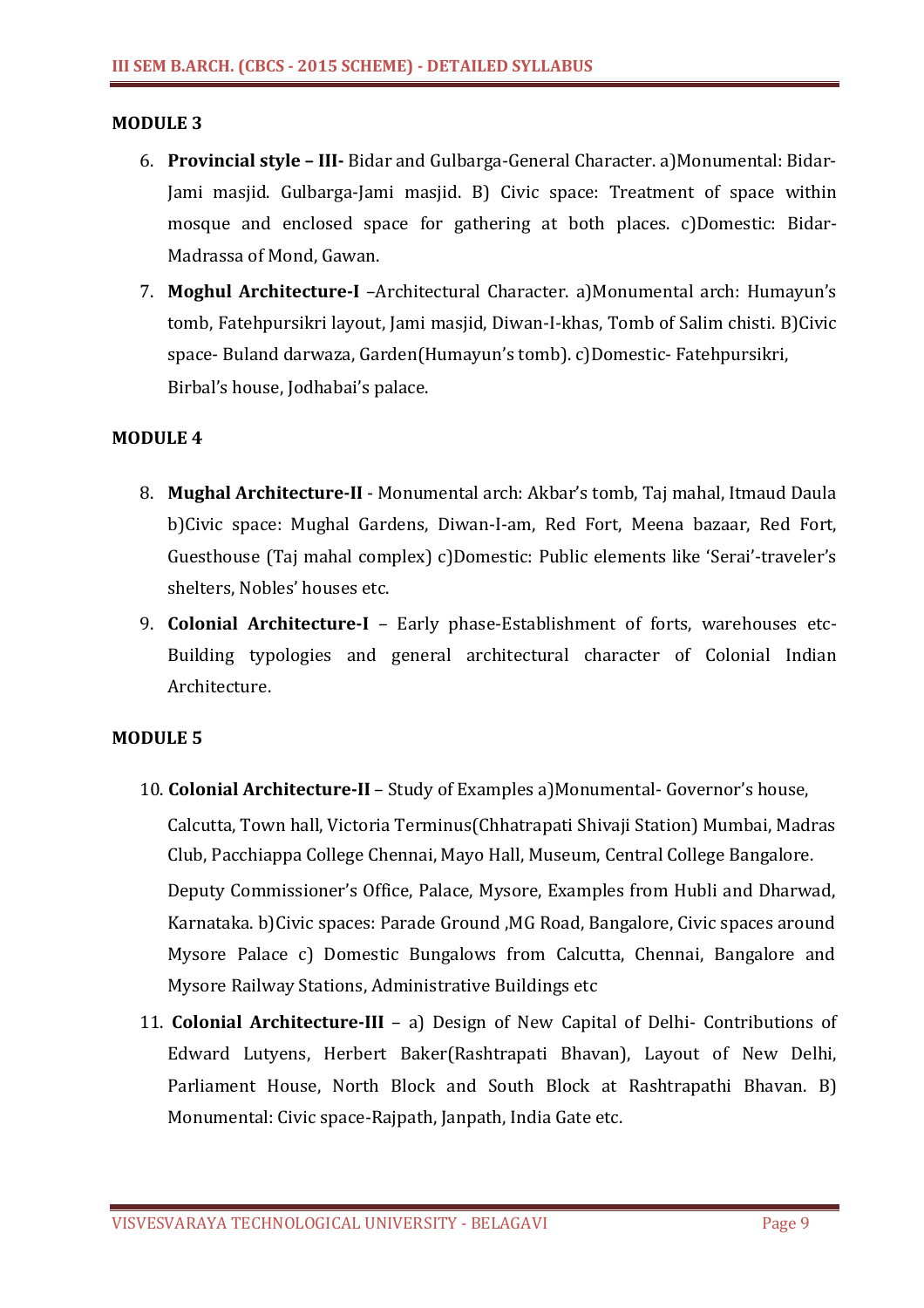12. **Colonial Architecture-IV** – Examples from Goa-Se Cathedral, Cathedral of Bom Jesus (Monumental Architecture). Architecture from Pondicherry-Indian and French Quarters(Domestic Architecture). Brief summary of Dutch and Danish settlements.

## NOTE: *The following are for progressive marks*

- 1) A Portfolio containing analysis of spaces, functions, and forms (Individual submission).
- 2) Group studies through Photographic documentation of local/ regional examples or study models of the examples.

- 1) Tadgel, C. History of Architecture in India, Phaidon Press, 1990
- 2) Brown, Percy. Indian Architecture, Islamic Period, Taraporavala and sons, 1987.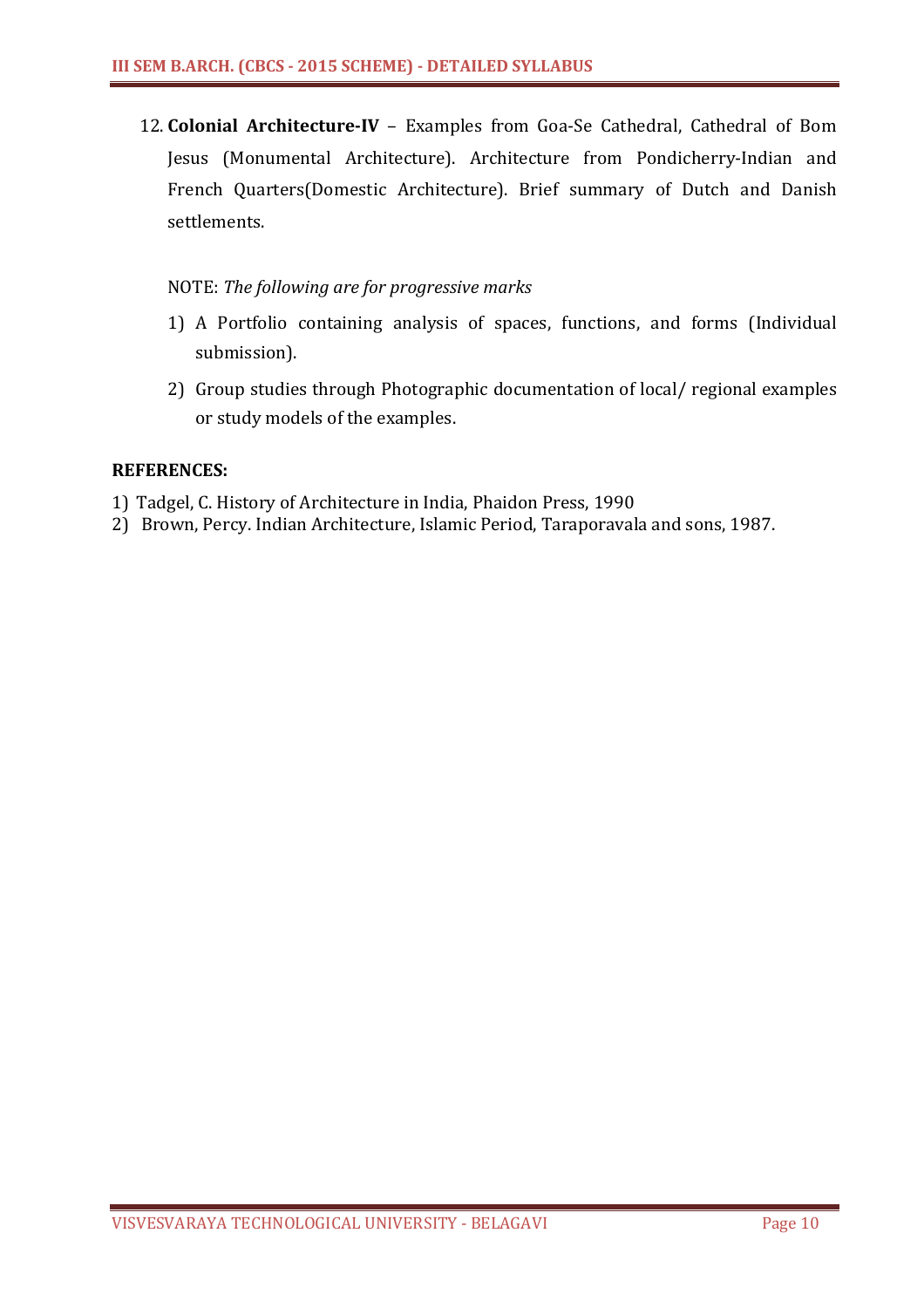# **15ENG 3.5 BUILDING STRUCTURES – III**

### **CONTACT PERIODS: 4(2 Lecture+2 Studio) per week VIVA MARKS:75 PROGRESSIVE MARKS: 75**

#### **OBJECTIVES:**

- **1)** *To understand the fundamental principles and structural behaviour of concrete buildings in withstanding gravity, lateral (seismic and wind), and other environmental forces.*
- **2)** *To understand the mechanics of reinforced concrete, and the ability to design and proportion structural concrete members including slabs, beams, and columns.*

### **OUTLINE:**

- 1) **RCC Materials**: Basic Characteristics of Concrete & Reinforcing Steel Materials including specifications and testing. Basics of mix design, water-cement ratio, strength, durability, workability requirements and formwork.
- 2) **Mechanics of Reinforced Concrete**: Concept of Concrete as a brittle, composite material that is strong in compression and weak in tension. Structural behavior under load and the need for reinforcement.
- 3) **Structural Analysis and Design to satisfy Building Codes and Standards**; Introduction to National Building Code and IS456: Calculation of dead weight and live loads on structure as per IS875 (Part1&2). Determination of the general loads to be considered in the design of the structure based on the type of occupancy specified for each area. Introduction to safety factor and design philosophy.
- 4) **Concrete Structural System design**: Introduction to the Project: Design of two story RCC frame office building with dimension of 15m X 30m and 3 m storey height using different Concrete Structural Systems including a framing plan, column, beam and slab arrangements and dimensions for all the different Concrete Structural systems already introduced(Indicative).
- 5) **One way Concrete slab system**: General framing arrangement of beams, columns and slabs for 15m X 30m building by One-way concrete slab system and design of singly reinforced beams using SP 16: Design Aids for Reinforced Concrete to IS 456:1978.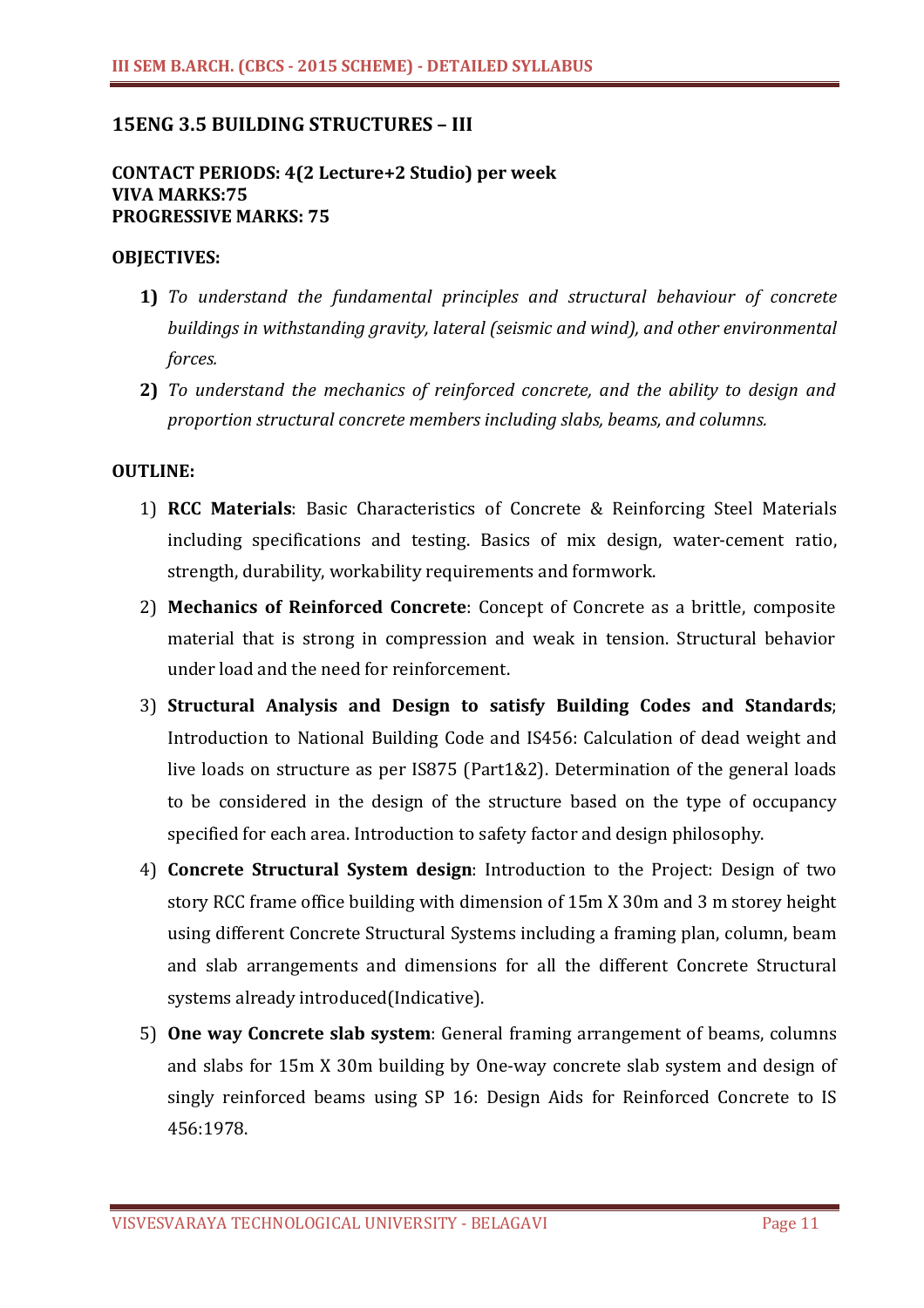- 6) **One way Concrete slab Joist System**: General framing arrangement of beams, columns and slabs for 15m X 30m building by One-way Joist System and design of singly reinforced slabs using SP 16: Design Aids for Reinforced Concrete to IS 456:1978.
- 7) **Two-way Concrete Floor and Roof Systems:** General framing arrangement of beams, columns and slabs for 15m X 30m building by Two-way Slab-Beam, and design of short columns using SP 16: Design Aids for Reinforced Concrete to IS 456:1978.
- 8) **Two-way Concrete Flat Plate System:** General framing arrangement of beams, columns and slabs for 15m X 30m building by Two-way solid Flat Plate system design, and design of Isolated footings using SP 16: Design Aids for Reinforced Concrete to IS 456:1978.
- 9) **Two-way Concrete Flat Slab System:** General framing arrangement of beams, columns and slabs for 15m X 30m building by two-way solid Flat slab system, and formwork design and detailing.
- 10) **Two-way Concrete Waffle slab Systems:** General framing arrangement of beams, columns and slabs for the 15m X 30m building by two-way (waffle) slab design.
- 11) **Reinforcement Design**: Approximate calculation of Column, Beam and Slab reinforcement.
- 12) **Reinforcement detailing and placement:** Preparation of working drawings showing the type, size and location of the reinforcement in a concrete structure.
- 13) **Design Review:** Review of design of Column, Beam and Slab, total concrete volume, reinforcement tonnage and costing.

**Note**: Class work on loading calculation of each Concrete Structural System including structural system elements, slab, beam, column and footing, will be assessed during the Viva examination.

- **1.** STRUCTURES Martin Bechthold, Daniel L Schodek, PHI Learning Private limited.
- **2.** IS 456-2000 Plain and Reinforced Concrete Code of Practice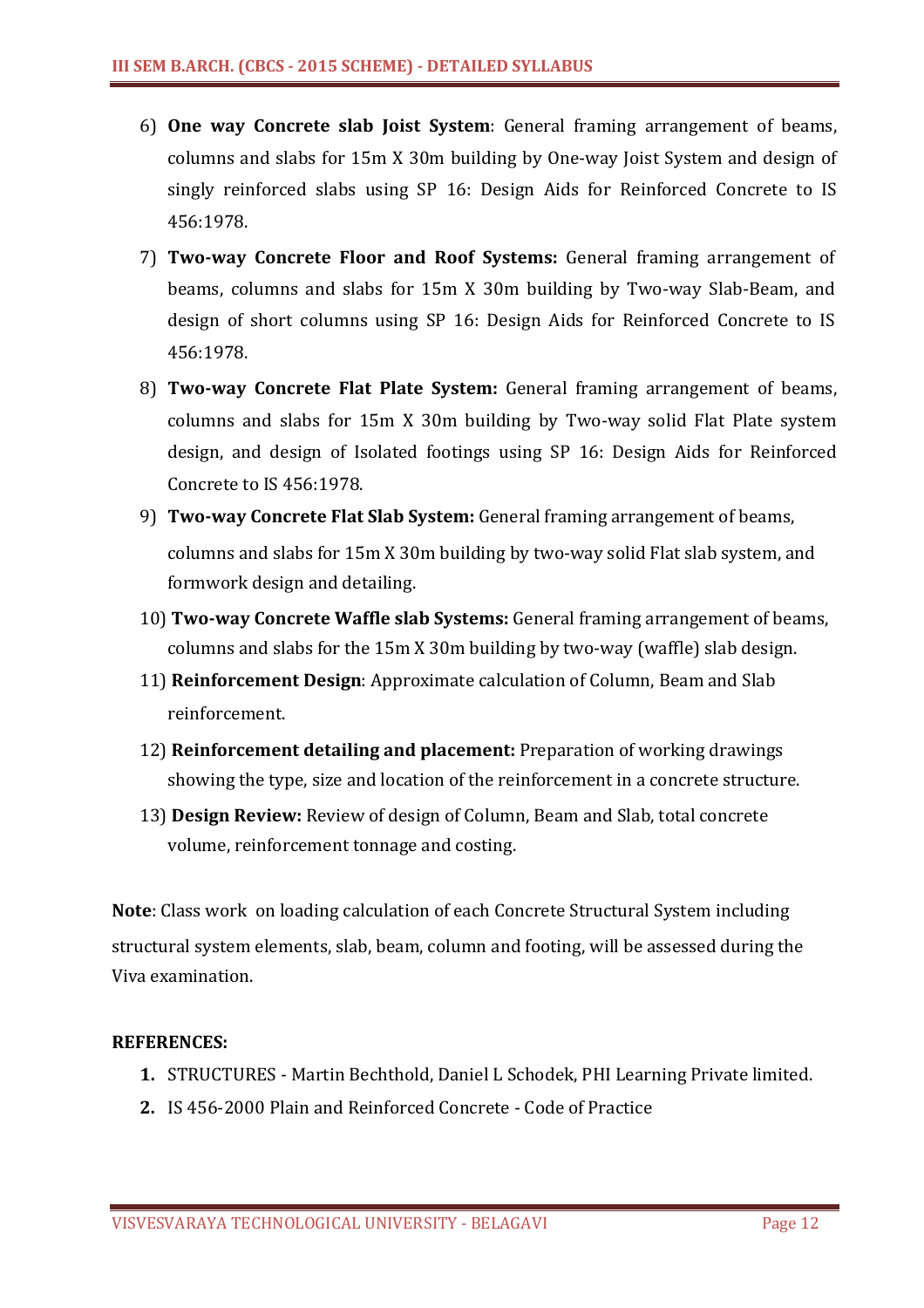# **15ARC 3.6 – THEORY OF ARCHITECTURE-II**

# **CONTACT PERIODS: 3(Lecture) per week PROGRESSIVE MARKS : 50 DURATION OF EXAM: 3Hrs THEORY MARKS: 100**

*OBJECTIVE: To acquaint the students with architectural theory from antiquity to the present and to identify issues which shaped the approach to architectural design in a particular context and age.*

### **OUTLINE:**

### **MODULE 1**

**Introduction to Theory in Antiquity:** Marcus Vitruvius and his multi-volume work entitled De Architectura. Mayamata: Indian Treatise on Housing & Architecture.

**Introduction to Theory in Renaissance:** Leon Alberti, Andrea Palladio – Jacques Francois Blondel and Claude Perrault of French Academic Tradition.

- 1) **18th Century Theory**: Ideas of Laugier, Boullee, Ledoux
- 2) **19th Century Theory:** Concepts of Viollet Le Duc, John Ruskin, Quatramere de Quincy and Gottfried Semper

### **MODULE 2**

- 3) **Modern Movement Theory:** Ideas of Adolf Loos, Eero Saarinen, Erich Mendelsohn, Richard Neutra, Otto Wagner, Kenzo Tange.
- 4) **Post Modern Theory-1:** Ideas on Post-Modern Classicism by Robert Venturi and Charles Jencks. Deconstruction: Fundamental beliefs and philosophy and ideas of Peter Eisenman.

#### **MODULE 3**

- 5) **Post Modern Theory-2:** Contribution to architectural thought: Ideas of Kenneth Frampton and Christopher Alexander
- 6) **Post Modern Theory-3:** Contribution to architectural thought: Ideas of Amos Rapoport, Geoffrey Broadbent-his design generation theories.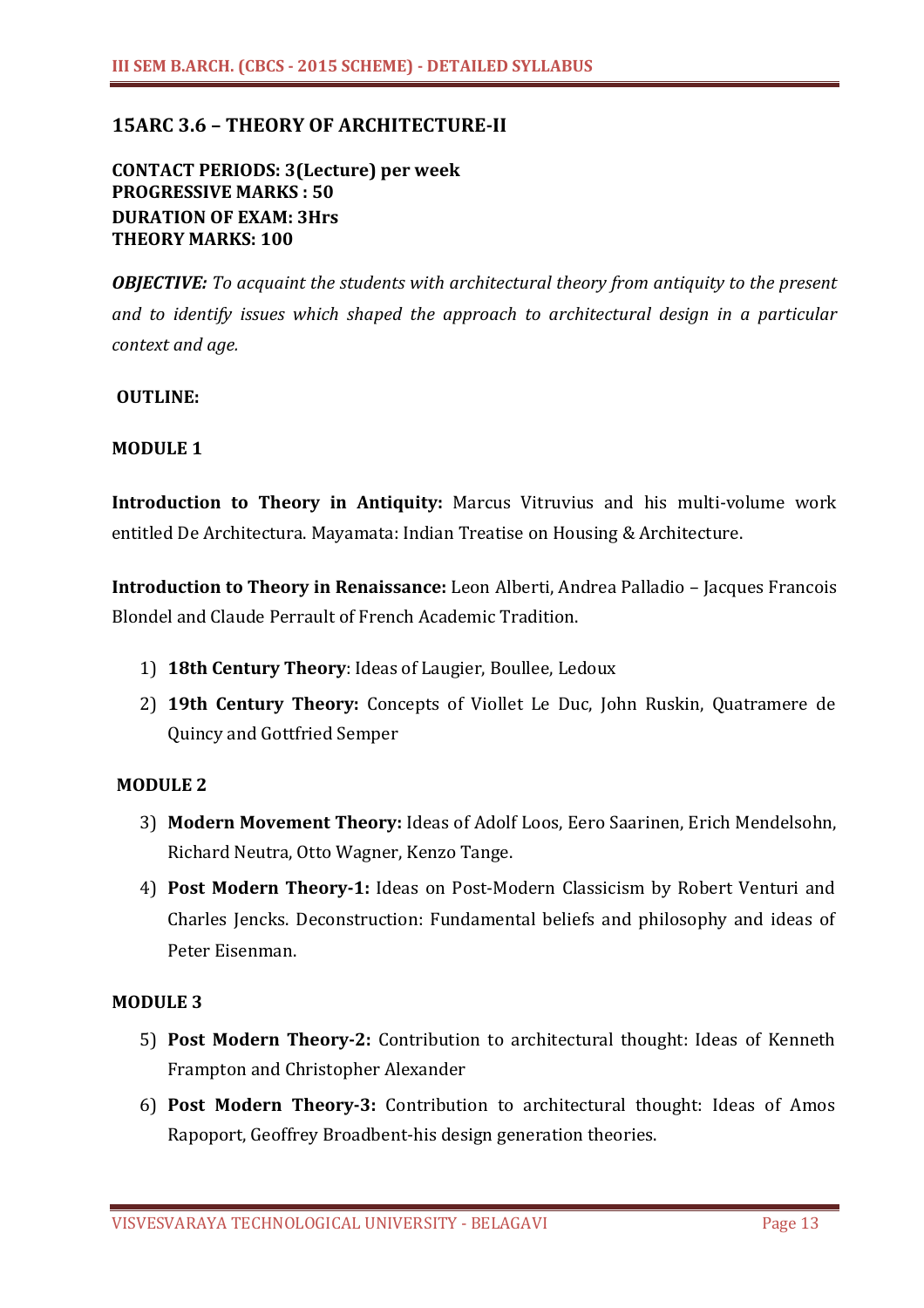### **MODULE 4**

- 7) **Architectural Criticism:** Definition & Sources, to examine fundamental questions of what Architectural criticism actually is, its role and function in architecture and the relationship between criticism and judgment. Specifically in terms of, thinking, discussing, and writing on architecture, social or aesthetic issues. Positive and Normative theories of Jon Lang.,
- 8) **Architectural Criticism types:** Definition, Sources, Types of Criticism according to Wayne Attoe.

### **MODULE 5**

- 9) **Design Logic:** Design generation process: Role of logic and intuition in concept generation. Step by step development of design from problem definition, site analysis to post occupancy evaluation as the last stage of design.
- 10) **Contemporary Significant Theory:** Ideas of Hassan Fathy who pioneered the use of appropriate technology for building in Egypt, especially by working to reestablish the use of mud brick (or adobe) and tradition as opposed to western building designs and layouts and Paolo Soleri's concept of "Arcology", architecture coherent with ecology. Shape of built environment to come. Floating, walking, plugin, satellite settlements, earth sheltered etc. Works of Archigram, Paolo Soleri, Kenzo Tange, Moshe Safdie etc.

### **REFERENCES:**

1) Broadbent, Geoffrey. Design in Architecture, John Wiley & Sons Ltd, 1977

2) Lang, Jon , Creating Architectural Theory, Van Nostrand Reinhold Co, New York 1987

3) " A moment in Architecture" and Other Books by Gautam Bhatia.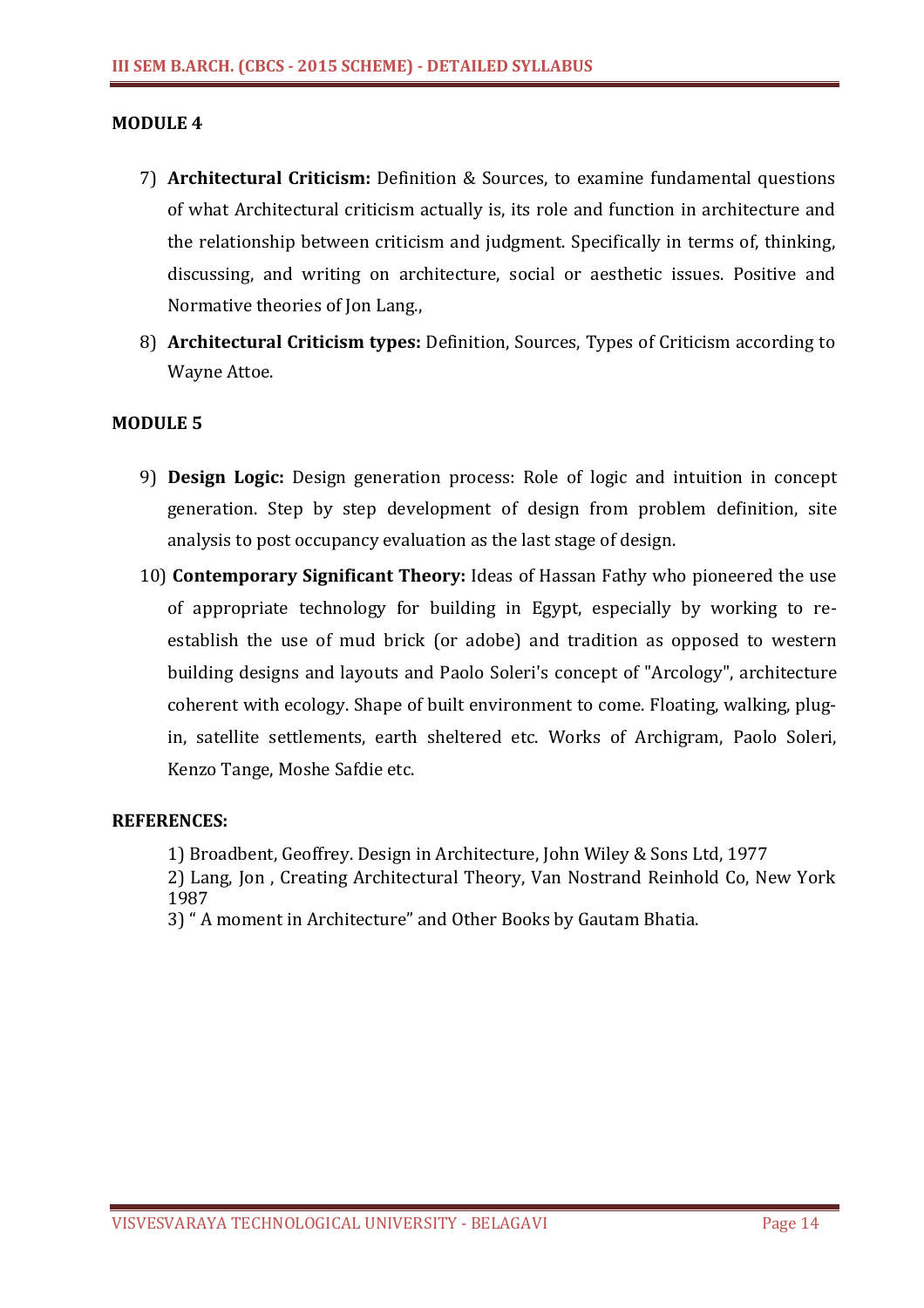# **15ARC 3.7 – COMPUTER APPLICATIONS IN ARCHITECTURE -I**

# **CONTACT PERIODS: 5 (Practical) periods/ week with 1-2 periods of instruction and Remaining hrs of working on CAD workstation for submission of Assignments. PROGRESSIVE MARKS : 100**

**OBJECTIVE:** *To develop and train students to use computers and digital media as tools to explore, develop, evaluate and present architectural ideas. To equip the student with a range of digital tools and techniques in 2D drafting, 3D modelling, and vector graphics.*

### **OUTLINE:**

1. Introduction to 2D drafting software: Using latest version of relevant CAD software:

a. 2D commands, viewports, dimensions, annotations. Time problem introduction;

Classroom exercises such as measured drawing of studio (windows, doors and staircases included), architecture School (windows, doors and staircases included) etc.

b. Understanding layers, paper space Vs model space, line weights, print set up and Modelling of Walls, Doors, Windows, Stairs etc.

2. 2D drafting: Presentation of time problem; plan, sections, elevations of a floor of a single storied building of II / III semester architectural design studio project.

3. Introduction to 3d modelling: Latest version of relevant 3D modelling software – software interface, demonstration of 3D modelling commands required to convert 2D project (of 2D drafting) into 3D as a time-problem.

4. Simple 3D modelling: Presentation of time problem; drawing quickly with basic shapes in 3D, viewing models in 3D, adding detail to Models in 3D space, use of cameras, material applications. Presenting models.

5. Rendering & Visualization: Presentation of time problem, generating 3d Model and introduction to concepts of visualization using rendering engines such as VRay. Flamingo,3D studio Max, or any other appropriate software.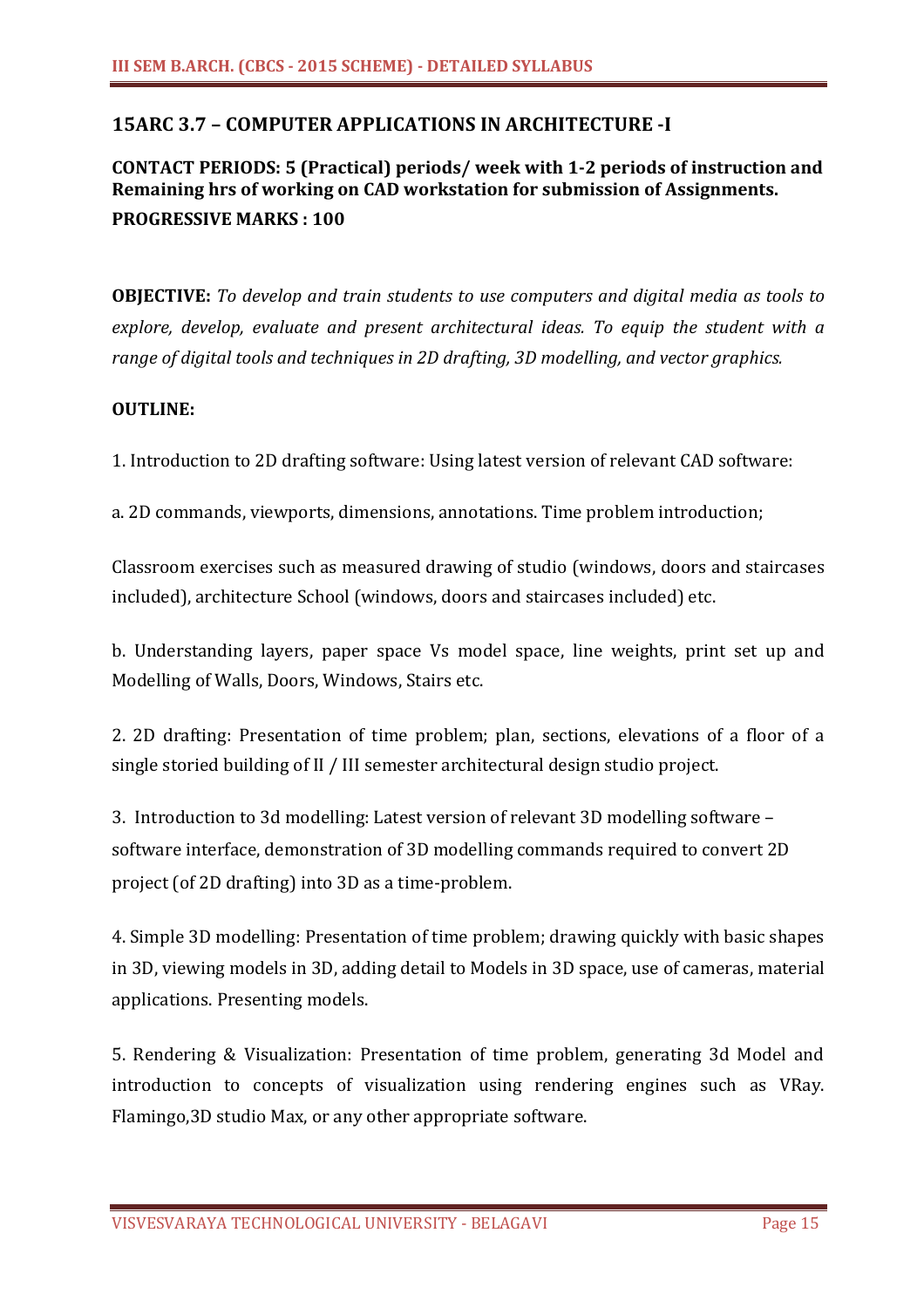6. Introduction to concepts of Building Information Modelling (BIM) using REVIT or other relevant BIM software.

7. Introduction to graphics editing tools:

a. Introduction to appropriate techniques to model walls, insert fenestration, curtain walls & staircases.

b. Lecture and Classroom exercise to convert into BIM project, relationship of other Industry standard file types (.dwg for AutoCAD or Trimble Sketchup input files or from any other relevant software.).

c. Lecture and Classroom exercise to further utilize rendering and

visualization. 8a. Concepts of image scanning, image editing, effects and filters.

b. Classroom exercise to demonstrate use of Image editing for simple architecture design project projects. For e.g., rendering of 2D drawings, adding nature to 3D visualizations.

9. Graphics editing tools: – Presentation of any simple project to illustrate skills attained in 2D drafting, 3D modeling, graphics editing tool.

NOTE: A portfolio of exercises and assignments done in the class to be submitted for progressive marks.

## **REFERENCES:.**

1. Website and training material of relevant Image/Graphics editing software

- 2. Learning resources on Building Information Management (BIM).
- 3. Vast amount of CAD learning resources available on the Internet.
- 4. Vast amount of learning resources for Graphics editing tools available on the Internet.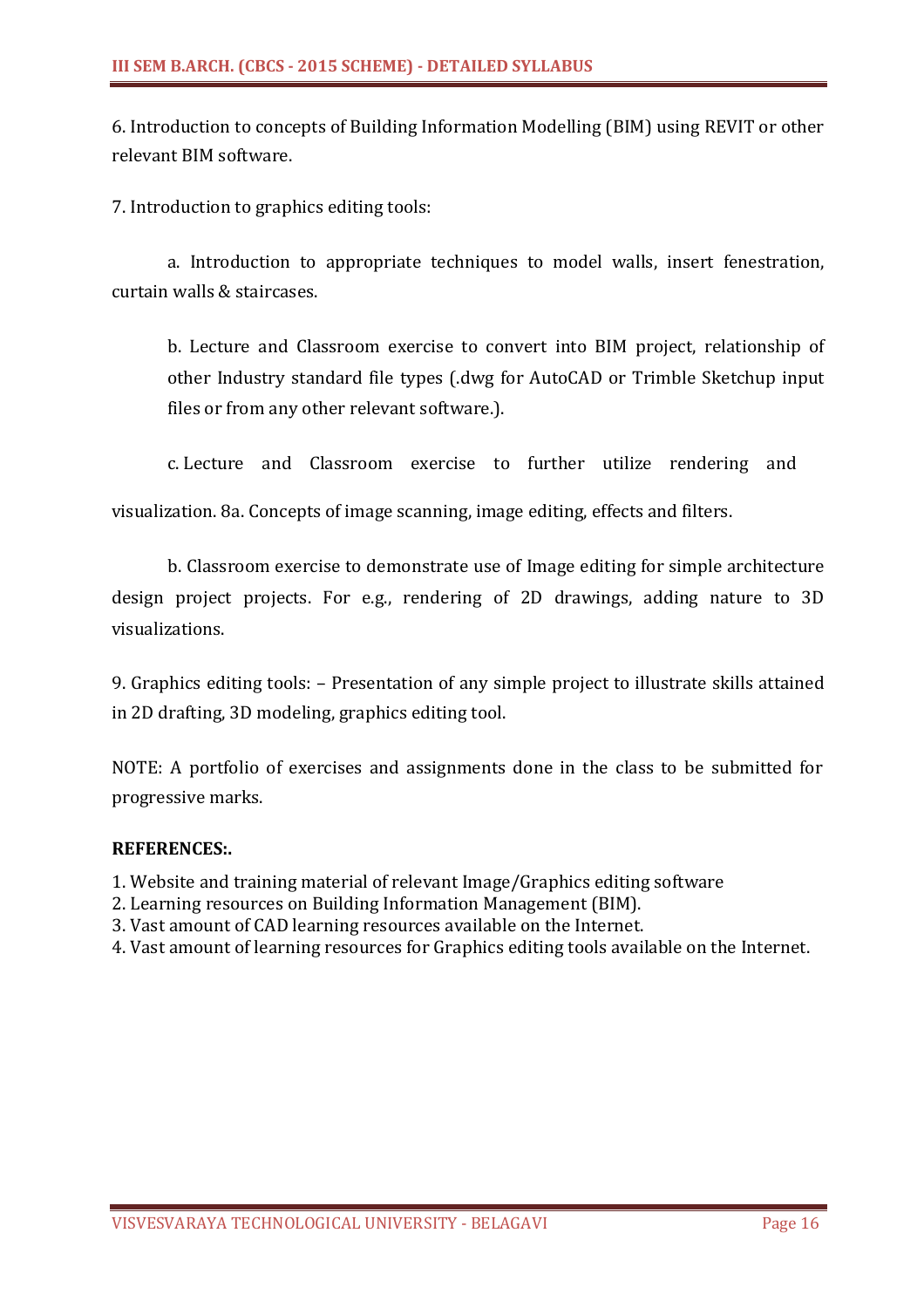# **15ARC3.8- ELECTIVE I**

**CONTACT PERIODS: 3 per week PROGRESSIVE MARKS: 50**

### **a. ARCHITECTURAL PHOTOGRAPHY**

### **OBJECTIVE**

*To impart the skills of taking aesthetically appealing and creative architectural photographs through the use of appropriate cameras/ lenses and lighting conditions.*

### **OUTLINE**

- 1. Introduction to architectural photography. Various types of compositions framing, silhouette photography.
- 2. Use of various cameras, lenses and accessories, handling of equipment. aSLR,DSLR cameras, lenses for different focal lengths for various contexts b. Use of wide angle, normal, tele, zoom, macro, close up lenses. c. Filters- UV, Skylight, colour filters, special effect filter.
- 3. Shutter speeds- slow, normal and high and their various applications.
- 4. Apertures- use of various apertures to suit different lighting conditions and to enhance depth of fields.
- 5. Selection of ISO rating to match various lighting conditions.
- 6. Optimizing selection of shutter speed, aperture and ISO.
- 7. Twilight and night photography.
- 8. Various uses of photography- documentation, presentations, competitions, lectures, etc.
- 9. Creative photography/ photo renderings, for special effects using software.
- 10. Play of light and shadows to achieve dramatic pictures.
- 11. Effects of seasons, inclusion of greenery, foliage, clouds, human scale etc.
- 12. Architectural photography as a profession, law on photography.

- 1. Schulz, Adrian. Architectural Photography: Composition, Capture, and Digital Image Processing, Rocky Nook, 2012.
- 2. McGrath, Norman . Photographing Buildings Inside and Out, Watson-Guptill Publications, 1993.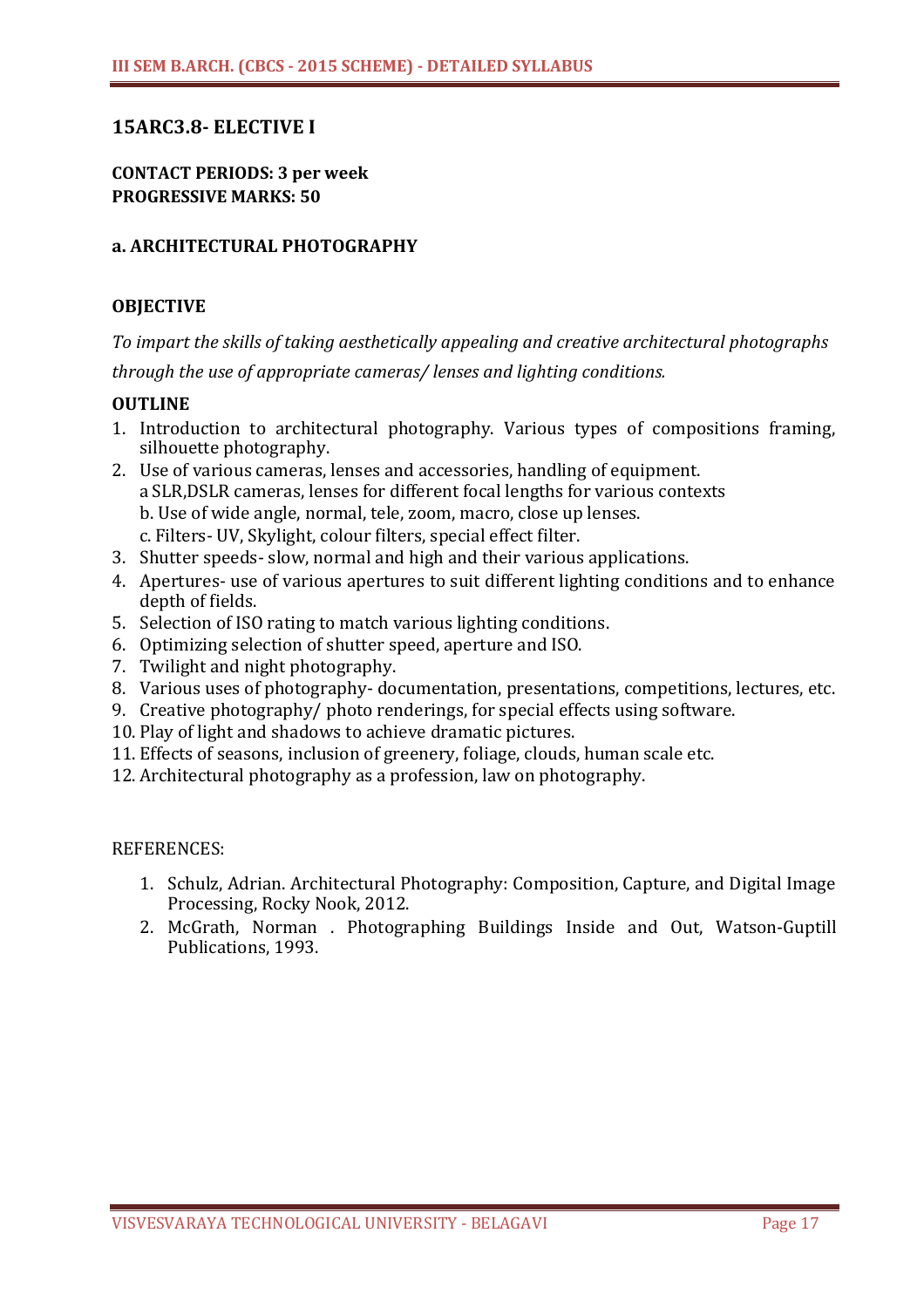## **b. VERNACULAR ARCHITECTURE**

### **OBJECTIVE:**

*To inculcate an appreciation of vernacular architecture; as an expression of local identity and indigenous traditions of the culture*

#### **OUTLINE:**

The course would be conducted through seminars and field work.

1. Introduction to the approaches and concepts to the study of vernacular architecture, history and organisation of vernacular buildings of different regions in the Indian context; with an understanding of forms, spatial planning, cultural aspects, symbolism, colour, art, materials of construction and construction techniques. Study of factors that shape the architectural character and render the regional variations of vernacular architecture geographic, climatic, social, economic, political and religious aspects, local materials and skills available in the region etc.

2. Methods of observation, recording, documenting and representing vernacular architecture with examples.

3. Study and documentation of vernacular architecture of selected building typologies. Rigorous documentation, accuracy in measuring, collating the recorded information and drawing them up in specified formats and scales are part of this module.

4. A critical review of the relevance and application of vernacular ideas in contemporary times. An appraisal of architects who have creatively innovated and negotiated the boundaries of 'tradition' while dynamically responding to the changing aspirations and lifestyles of the world around.